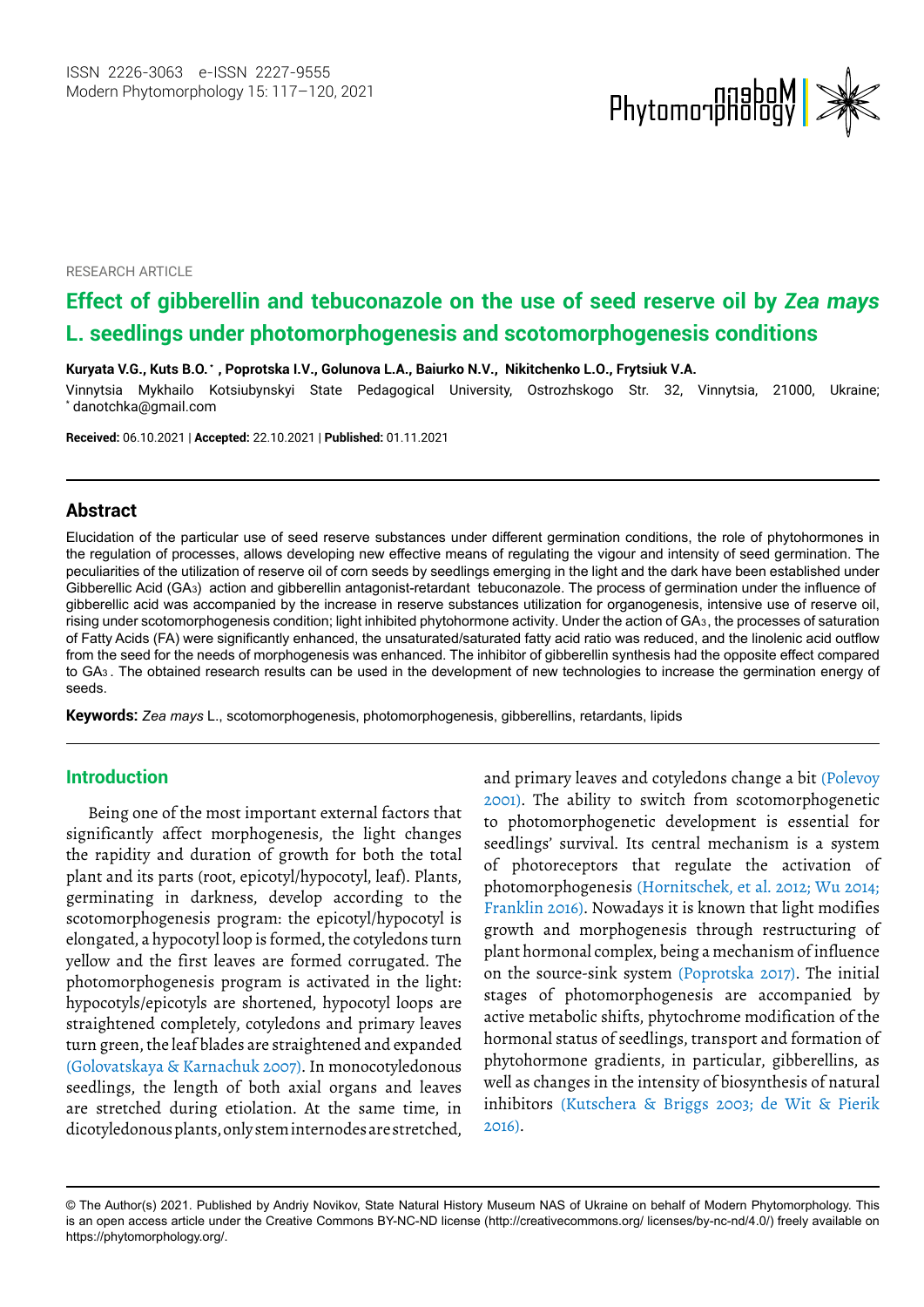On the soil surface, light acts as the main exogenous agent that inhibits the activity of the main proteinsuppressor COP1, synthesized in nuclear space. Light determines the activity of other transcriptional regulators providing realization of gibberellin (DELLA) and brassinosteroids (BZR1/BES1) signaling as well as activating trans-factors such as HY5, which initiate the transition to autotrophic nutrition (Folta, et al. 2003).

Due to the involvement of phytohormone in the lightsignal system of transduction, several light-regulated development factors equally respond to treatment with hormones (Josse & Halliday 2008). Phytohormone modifiers also have a significant morphophysiological effect on the plant (Khodanitska, et al. 2019; Kuryata, et al. 2019). It should be noted that only a few works study scotomorphogenesis and photomorphogenesis under the action of retardants (Poprotska & Kuryata 2017; Poprotska, et al. 2019). Blocking the synthesis of gibberellins under the influence of retardants leads to significant changes in morphogenesis and rearrangement of source-sink relations in the plant (Kuryata & Golunova 2018; Kuryata, et al. 2019). Consequently, the work aim was to study the use and redistribution of reserves during the transition from scotomorphogenesis to photomorphogenesis under changing conditions of source-sink relations under the action of exogenous growth regulators.

## Materials and Methods

The work was carried out on Zea mays L. seedlings of the Aromatna variety. During the heterotrophic phase (seed germination), pre-treatment of seeds with growth regulators was used to create different tensions of the source-sink system. The seeds were soaked for 24 h in a 0.025% aqueous solution of Gibberellic Acid  $(\mathrm{GA}_{\mathfrak{z}})$  and tebuconazole at a concentration of 0.05%. The seeds of the control variant were soaked in distilled water. After soaking, the seeds were sown in ditches with wet sand. Biological repeatability was fivefold. The experiment was performed under the action of light (about 500 lx) and in dark to study the implementation of scotomorphogenesis and photomorphogenesis programs. The utilization rates of reserve substances were determined on the day of 18 of germination as the ratio of dry matter mass of the organ to dry matter mass of the whole seedling, expressed as a percentage. Total oil content in dry seeds and cotyledons was determined by extraction in the Soxhlet apparatus. Petroleum ether with a boiling point of 40°C-650°C was used as an organic solvent for oil separation. The content of higher Fatty Acids (FA) in oil was determined by gas chromatography on chromatograph Chrom-5 (Czech Republic) (AOAC 2010). The gas flow rate was 50 ml/ min, the gas carrier was nitrogen. Chromatography was

performed under isothermal conditions (200°C), and evaporation temperature was about 230°C. The flameionization detector temperature was 240°C. Chromosorb W AW100-120 mesh with a mixture of stationary phases SP-2300 2% and SP-2310 3% was used as a solid carrier for column packing (length 3.5 m, internal diameter 3 mm). Statistical data processing was performed using the software program Statistica 6.0. The reliability of the difference between control and experiment was determined by Student's t-test. The tables and figures show arithmetic mean values and their standard errors.

# **Results**

In our previous work, it was established that gibberellin stimulated more intensive use of the main reserve substance of corn seeds–starch both in light and in the dark and the use of reserve nitrogen-containing compounds was better in the dark and started after intensive hydrolysis of starch. It was found that the use of tebuconazole led to the opposite effect–the intensity of the use of reserve carbohydrates and nitrogencontaining compounds in both scotomorphic and photomorphic seedlings decreased compared to control (Kuryata, et al. 2021). However, there is no data on the peculiarities of the use of reserve lipids by seedlings under scotomorphogenesis and photomorphogenesis conditions, the influence of gibberellins and retardants on these processes is not clarified.

Analysis of germination of corn seeds showed that under the influence of GA $_{\textrm{\tiny{3}}}$  germination was stimulated, and under tebuconazole action, this process was inhibited in comparison to control. There was also no significant difference in the presence or absence of light in experimental variants. Thus, under  $\text{GA}_{\tiny{\text{3}}}$  action, germination energy in light was  $93.75\% \pm 4.68\%$  (in dark 97.30% ± 4.80%); under the action of tebuconazole 76.75%  $\pm$  3.83% (77.45  $\pm$  3.87); in control 82.60  $\pm$  4.13 (83.50%  $\pm$ 4.17%). As shown in Fig. 1, coefficients of use of seed reserve compounds for the formation of above-ground and underground parts were higher under GA<sub>,</sub> action and lower under the action of tebuconazole. The utilization in scotomorphic seedlings was higher in all experimental variants. It was found GA $_{\tiny{3}}$  stimulates the use of reserve starch and nitrogen-containing compounds (Kuryata, et al. 2021) along with the use of lipids with the light signal participation in heterotrophic period: under darkness and light action barely differ from control. Thus, light blocks gibberellin activity during germination. Using tebuconazole, the lipid residue was maximal in seeds, which is consistent well with the lowest germination and growth rates in comparison to control and GA $_{\textrm{\tiny{\tiny{3}}}}$  variants.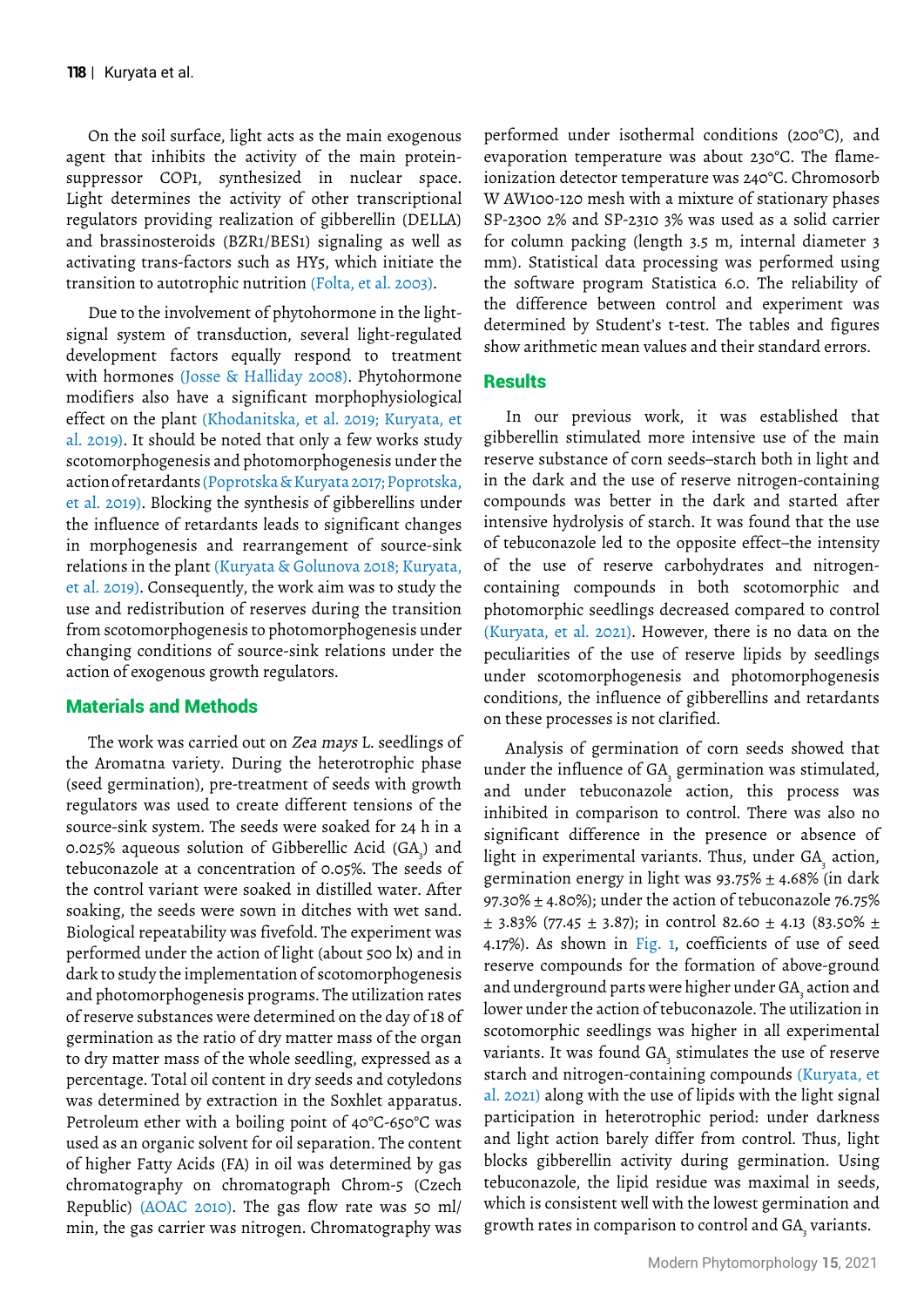#### Effect of gibberellin and tebuconazole on the use of seed reserve oil by Zea mays L. seedlings under photomorphogenesis and scotomorphogenesis conditions | **119**



**Figure 1.** The influence of gibberellic acid and tebuconazole on the coefficients of the use of reserve substances and fat (oil) content in cotyledons of scoto- and photomorphic plants (the day of 18).

Chromatographic analysis of corn oil revealed the presence of ten higher FA– myristic, palmitic, palmitoleic, stearic, oleic, linoleic, linolenic, arachidonic, behenic, and gondoic (which content was distinct) (Tab. 1). There is a clear pattern of changes in saturated and unsaturated acids content during germination in comparison to dry seed oil, as well as the impact of the applied growth regulators on this process. In some studies, it was noted that germination is accompanied by a change in the unsaturated/saturated FA ratio in favor of the latter due to saturation processes (Poprotska 2017). Our research confirms this pattern.

There was a total increase in the content of saturated and a decrease in the content of unsaturated FA in seeds on the day of 18 in comparison to dry seed oil, decreasing the unsaturated/saturated FA ratio. GA<sub>3</sub> accelerated seed germination and the formation of seedling organs. It was characterized by the lowest ratio. It was found that light did not affect the saturation intensity, unsaturated and

saturated FA content was almost equal under the action of gibberellin. The smallest changes of this indicator were due to the action of tebuconazole.

In our opinion, there is interesting data on Linolenic Acid (LA) content in cotyledon oil as compared to control– in all variants it was higher than in ungerminated seeds. Similar data was found during pumpkin seed germination (Poprotska 2017). It was the lowest in the GA<sub>3</sub> variant in comparison to control. It was minimal under light action. Likewise, it has been already established that the formation of green leaves in light is accompanied by the accumulation of glycolipids in chloroplastic membranes, which include linolenic acid (Tremolieres & Mazliak 1967). Reduced LA content in the GA<sub>3</sub> variant may be explained by a more intensive outflow of this FA for the needs of plastid apparatus formation due to the more intensive growth as well as chloroplastogenesis occurs more rapidly in photomorphic plants. The increased content of LA under the tebuconazole action indicates

| Table 1. FA content in corn oil during germination under gibberellin and tebuconazole action, %. |  |  |  |
|--------------------------------------------------------------------------------------------------|--|--|--|
|--------------------------------------------------------------------------------------------------|--|--|--|

| <b>Indicator</b>                                                                       | Dry seed         | <b>Gibberellin</b>           |                              | Control          |                  | Tebuconazole                 |                  |  |
|----------------------------------------------------------------------------------------|------------------|------------------------------|------------------------------|------------------|------------------|------------------------------|------------------|--|
|                                                                                        |                  | A                            | в                            | A                | в                | A                            | в                |  |
| <b>Myristic</b>                                                                        | $0.03 \pm 0.01$  | $0.1 \pm 0.01$               | $0.07 \pm 0.01$ <sup>*</sup> | $0.02 \pm 0.01$  | $0.03 \pm 0.001$ | $0.06 \pm 0.01$ <sup>*</sup> | $0.04 \pm 0.01$  |  |
| <b>Palmitic</b>                                                                        | $7.98 \pm 0.39$  | $9.1 \pm 0.46^{\circ}$       | $8.38 \pm 0.42$              | $7.71 \pm 0.39$  | $8.01 \pm 0.40$  | $5.53 \pm 0.28$              | $6.85 \pm 0.34$  |  |
| <b>Palmitoleic</b>                                                                     | $0.10 \pm 0.01$  | $0.08 \pm 0.01$              | $0.06 \pm 0.01$              | $0.08 \pm 0.01$  | $0.08 \pm 0.01$  | $0.11 \pm 0.02^{\circ}$      | $0.14 \pm 0.01$  |  |
| <b>Stearic</b>                                                                         | $2.52 \pm 0.12$  | $4.72 \pm 0.24$              | $5.12 \pm 0.26$              | $4.79 \pm 0.24$  | $4.9 \pm 0.25$   | $4.21 \pm 0.21$              | $4.49 \pm 0.22$  |  |
| Oleic                                                                                  | $30.97 \pm 1.55$ | $29.98 \pm 1.50$             | $29.65 \pm 1.48$             | $25.76 \pm 1.29$ | $25.89 \pm 1.30$ | $30.44 \pm 1.52$             | $27.94 \pm 1.40$ |  |
| Linoleic                                                                               | $57.48 \pm 2.87$ | $53.67 \pm 2.68$             | $53.84 \pm 2.70$             | $57.68 \pm 2.88$ | $56.95 \pm 2.85$ | $55.32 \pm 2.77$             | $54.32 \pm 2.72$ |  |
| a-Linolenic                                                                            | $0.38 \pm 0.02$  | $1.64 \pm 0.08$ <sup>*</sup> | $2.12 \pm 0.11$              | $2.95 \pm 0.15$  | $3.33 \pm 0.17$  | $3.35 \pm 0.17$              | $5.26 \pm 0.26$  |  |
| Arachidic                                                                              | $0.24 \pm 0.01$  | $0.31 \pm 0.02$              | $0.35 \pm 0.02^{\circ}$      | $0.55 \pm 0.03$  | $0.41 \pm 0.02$  | $0.52 \pm 0.03$              | $0.51 \pm 0.03$  |  |
| <b>Gondoic</b>                                                                         | $0.07 \pm 0.01$  | $0.09 \pm 0.01$              | $0.07 \pm 0.01$ <sup>*</sup> | $0.2 \pm 0.01$   | $0.15 \pm 0.01$  | $0.12 \pm 0.01$              | $0.17 \pm 0.01$  |  |
| <b>Behenic</b>                                                                         | $0.22 \pm 0.01$  | $0.31 \pm 0.01$ <sup>*</sup> | $0.34 \pm 0.02$ <sup>*</sup> | $0.26 \pm 0.01$  | $0.25 \pm 0.01$  | $0.34 \pm 0.02$              | $0.28 \pm 0.01$  |  |
| <b>Saturated FA</b>                                                                    | $11.00 \pm 0.54$ | $14.54 \pm 0.73$             | $14.26 \pm 0.71$             | $13.33 \pm 0.67$ | $13.6 \pm 0.68$  | $10.66 \pm 0.53$             | $12.17 \pm 0.61$ |  |
| <b>Unsaturated FA</b>                                                                  | $89.00 \pm 4.46$ | $85.46 \pm 4.27$             | $85.74 \pm 4.20$             | $86.67 \pm 4.33$ | $86.4 \pm 4.32$  | $89.34 \pm 4.47$             | $87.83 \pm 4.39$ |  |
| Unsaturated/saturated FA ratio                                                         | 8.09             | 5.88                         | 6.01                         | 6.50             | 6.35             | 8.38                         | 7.22             |  |
| Note: * significant difference at p<0.05; A: photomorphogenesis; B: scotomorphogenesis |                  |                              |                              |                  |                  |                              |                  |  |